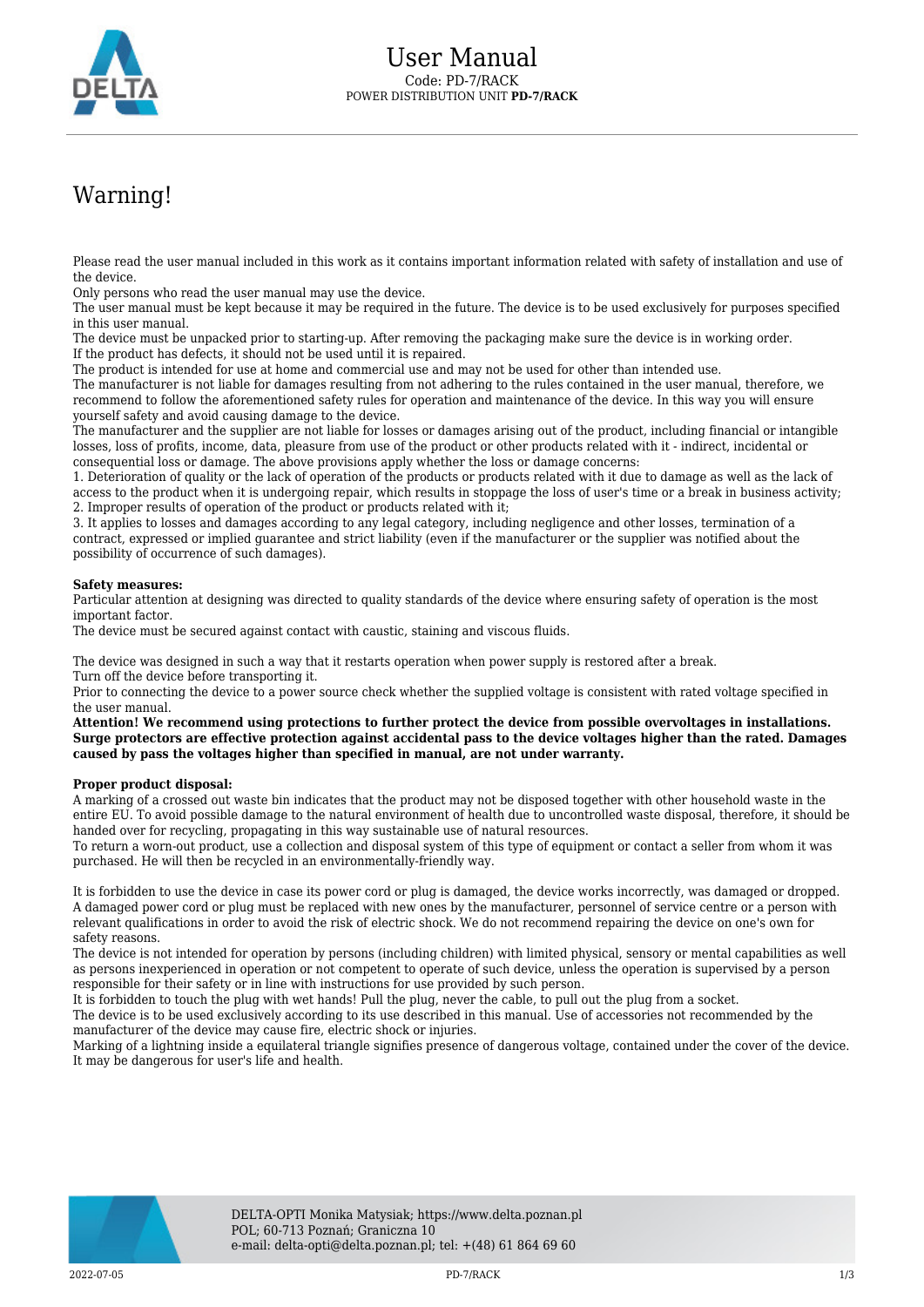



The device is mounted to RACK 19" cabinet.

| Rated voltage:                       | 230 V AC / 50 Hz               |
|--------------------------------------|--------------------------------|
| Total maximal current:               | 16 A                           |
| Maximal total load:                  | 3680 W                         |
| Number of outlets:                   | 7 x CEE 7/5                    |
| Assembly:                            | In RACK 19" cabinets           |
| Length of the power cable:           | 2 <sub>m</sub>                 |
| Nominal voltage of surge suppressor: | 250 V / 50 Hz                  |
| Housing type:                        | 1 U RACK 19"                   |
| Switch:                              | two-way, with light indication |
| Dimensions:                          | 483 x 45 x 44 mm               |
| Weight:                              | $0.72$ kg                      |
| Guarantee:                           | 2 years                        |

Power outlets:



CEE 7/7 plug: